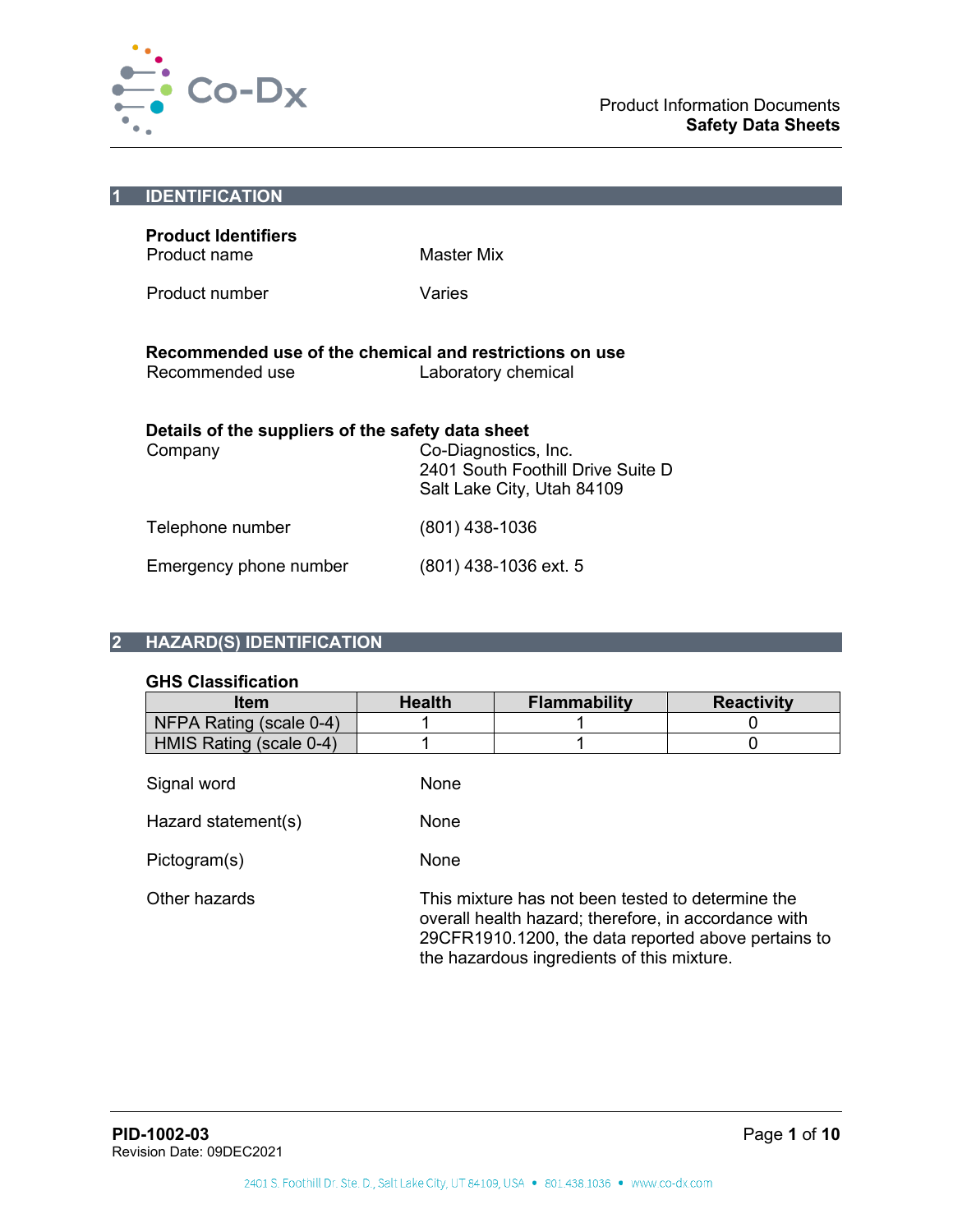

# **3 COMPOSITION/INFORMATION**

# **Description**

The exact concentration percentages of the hazardous substances are withheld as a Co-Diagnostics, Inc. trade secret.

| Substance / Mixture | Mixture                                             |
|---------------------|-----------------------------------------------------|
| Product name        | Master Mix                                          |
| Synonyms            | Logix Smart™ Master Mix<br>Vector Smart™ Master Mix |
| CAS-No.             | Not Applicable                                      |
| EC-No.              | Not Applicable                                      |

#### **Hazardous Components**

| <b>Chemical Name</b> | <b>CAS-No.</b> | <b>Concentration</b> |
|----------------------|----------------|----------------------|
| Glycerol             | $56 - 81 - 5$  | 2%>                  |

## **4 FIRST-AID MEASURES**

| <b>Exposure</b><br>If inhaled | If breathed in, move person into fresh air. If not<br>breathing, give artificial respiration.                                                            |
|-------------------------------|----------------------------------------------------------------------------------------------------------------------------------------------------------|
| In case of skin contact       | Not expected to irritate the skin. Wash off with soap<br>and plenty of water.                                                                            |
| In case of eye contact        | Rinse opened eye for several minutes under running<br>water.                                                                                             |
| If swallowed                  | Never give anything by mouth to an unconscious<br>person. Rinse mouth with water. If the patient feels<br>unwell or is concerned, obtain medical advice. |
| Notes to physician            | None.                                                                                                                                                    |

#### **Most important symptoms and effects, both acute and delayed** Dizziness.

#### **Indication of any immediate medical attention and special treatment needed** Not known.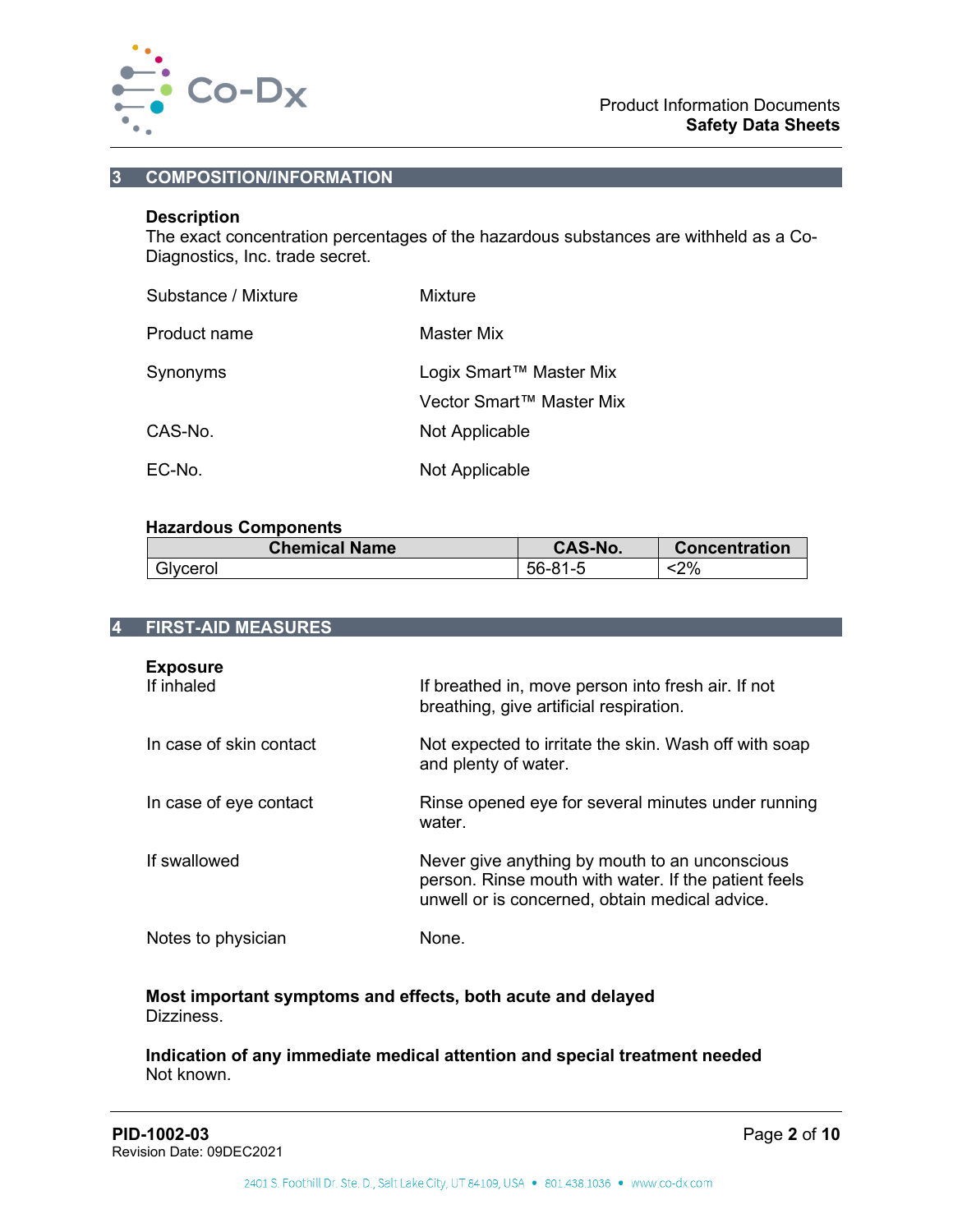

#### **5 FIRE-FIGHTING MEASURES**

# **Extinguishing media**

Suitable extinguishing media CO2, extinguishing powder or water spray. Fight larger fires with water spray or alcohol resistant foam.

Unsuitable extinguishing media None.

#### **Special hazards arising from the substance or mixture**

Oxides of nitrogen and carbon.

#### **Advice for fire-fighters**

Wear self-contained breathing apparatus (SCBA) for firefighting if necessary.

#### **6 ACCIDENTAL RELEASE MEASURES**

| Personal precautions, protective<br>equipment and emergency<br>procedures | Wear appropriate protective clothing and chemically<br>compatible gloves. Avoid dust formation. Avoid<br>breathing vapors, mist or gas.                                                                              |
|---------------------------------------------------------------------------|----------------------------------------------------------------------------------------------------------------------------------------------------------------------------------------------------------------------|
| <b>Environmental Precautions</b>                                          | Dilute with plenty of water. Do not allow to enter<br>sewers/surface or ground water. Do not let product<br>enter drains.                                                                                            |
| Methods and materials for<br>containment and cleaning up                  | Absorb with liquid-binding material (sand, diatomite,<br>acid binders, universal binders, sawdust). Sweep up<br>and shovel. Finish by wiping with a damp towel. Keep<br>in suitable, closed containers for disposal. |

## **7 HANDLING AND STORAGE**

| Precautions for safe handling                                   | Observe all federal, state, and local regulations.<br>Provide appropriate exhaust ventilation at places<br>where dust is formed. |
|-----------------------------------------------------------------|----------------------------------------------------------------------------------------------------------------------------------|
| Conditions for safe storage,<br>including any incompatibilities | Keep container tightly closed in a dry and well-<br>ventilated place.                                                            |
|                                                                 | Recommended storage temperature: -20°C,<br>desiccated.                                                                           |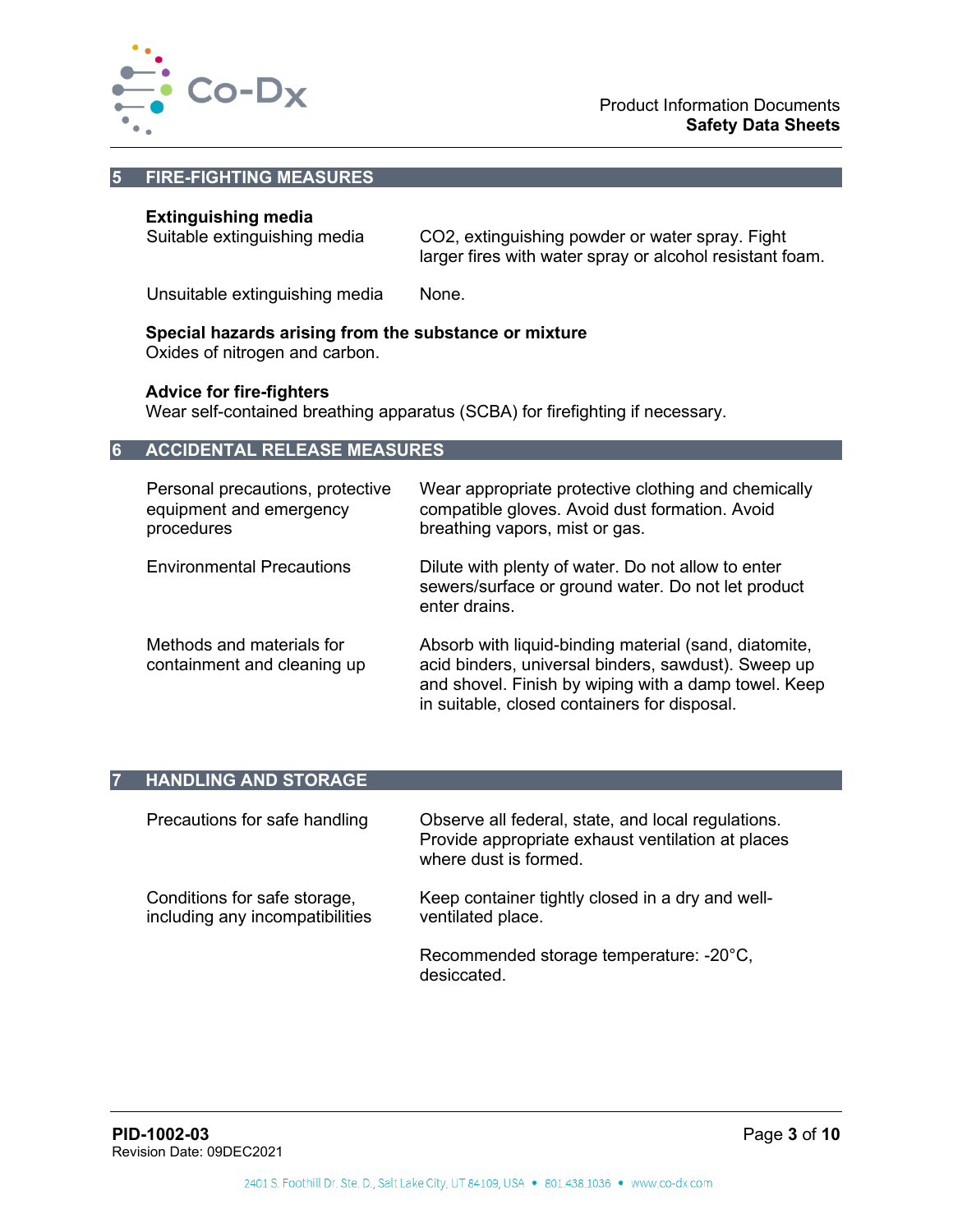

#### **8 EXPOSURE CONTROLS/PERSONAL PROTECTION**

| Personal protective equipment<br><b>Eye/face Protection</b> | Use equipment for eye protection tested and<br>approved under appropriate government standards<br>such as NIOSH (US) or EN 166 (EU).                                                                                                                                                                                         |
|-------------------------------------------------------------|------------------------------------------------------------------------------------------------------------------------------------------------------------------------------------------------------------------------------------------------------------------------------------------------------------------------------|
| <b>Skin Protection</b>                                      | Handle with gloves. Gloves must be inspected prior to<br>use. Use proper glove removal technique (without<br>touching glove's outer surface) to avoid skin contact<br>with this product. Dispose of contaminated glove after<br>use in accordance with applicable laws and good<br>laboratory practices. Wash and dry hands. |
| <b>Body Protection</b>                                      | Laboratory coat.                                                                                                                                                                                                                                                                                                             |
| <b>Respiratory Protection</b>                               | Not required. Where protection from nuisance levels<br>of dust are desired, use type N95 (US) or type P1 (EN<br>143) dust masks. Use respirators and components<br>tested and approved under appropriate government<br>standards such as NIOSH (US) or CEN (EU).                                                             |

## **Engineering controls**

General industrial hygiene practice. Use good laboratory practices for handling chemical substances of unknown toxicity.

| <b>Exposure Limits</b><br><b>OSHA PEL</b> | Glycerol Long-term value: 15*5**mg/m <sup>3</sup> mist; *total<br>dust **respirable fraction |
|-------------------------------------------|----------------------------------------------------------------------------------------------|
| ACGIH                                     | Not known                                                                                    |
| <b>TLV</b>                                | Not known                                                                                    |
| <b>NIOSH</b>                              | Not known                                                                                    |

# **9 PHYSICAL AND CHEMICAL PROPERTIES**

Color Varies

Appearance Fluid

Odor Not determined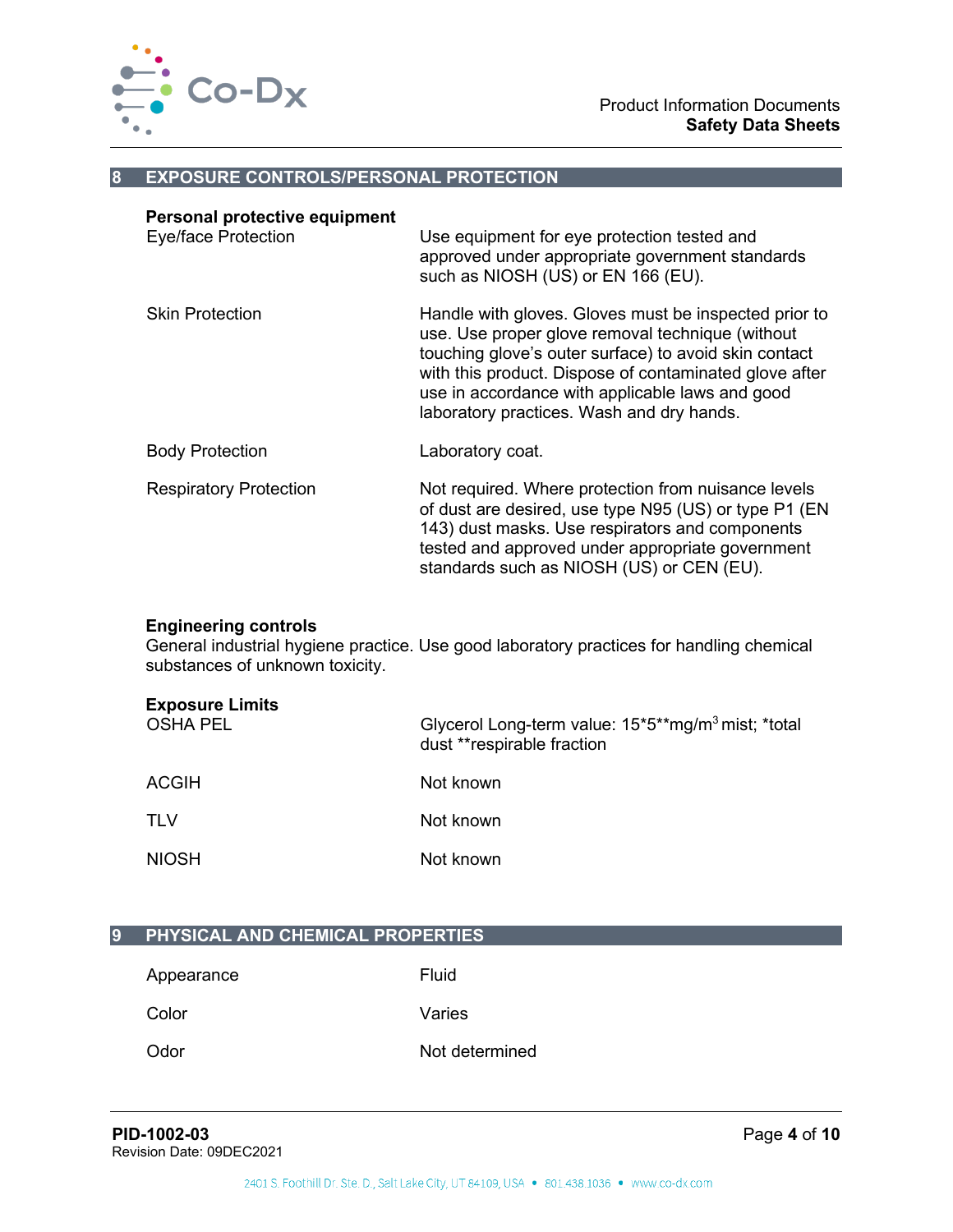

| <b>Odor Threshold</b>        | Not determined |
|------------------------------|----------------|
| рH                           | Not determined |
| Melting point/range          | Not determined |
| Boiling point/range          | Not determined |
| Freezing point/range         | Not determined |
| Flash point                  | Not determined |
| <b>Evaporation rate</b>      | Not determined |
| Flammability (solid, gas)    | Not determined |
| <b>Burning rate</b>          | Not determined |
| <b>Upper explosion limit</b> | Not determined |
| Lower explosion limit        | Not determined |
| Vapor pressure               | Not determined |
| Vapor density                | Not determined |
| Relative density             | Not determined |
| Density                      | Not determined |
| Water solubility             | Not determined |
| Solubility in other solvents | Not determined |
| Auto-ignition temperature    | Not determined |
| Decomposition temperature    | Not determined |
| Dynamic viscosity            | Not determined |
| Kinematic viscosity          | Not determined |
| <b>Explosive properties</b>  | Not determined |
| <b>Oxidizing properties</b>  | Not determined |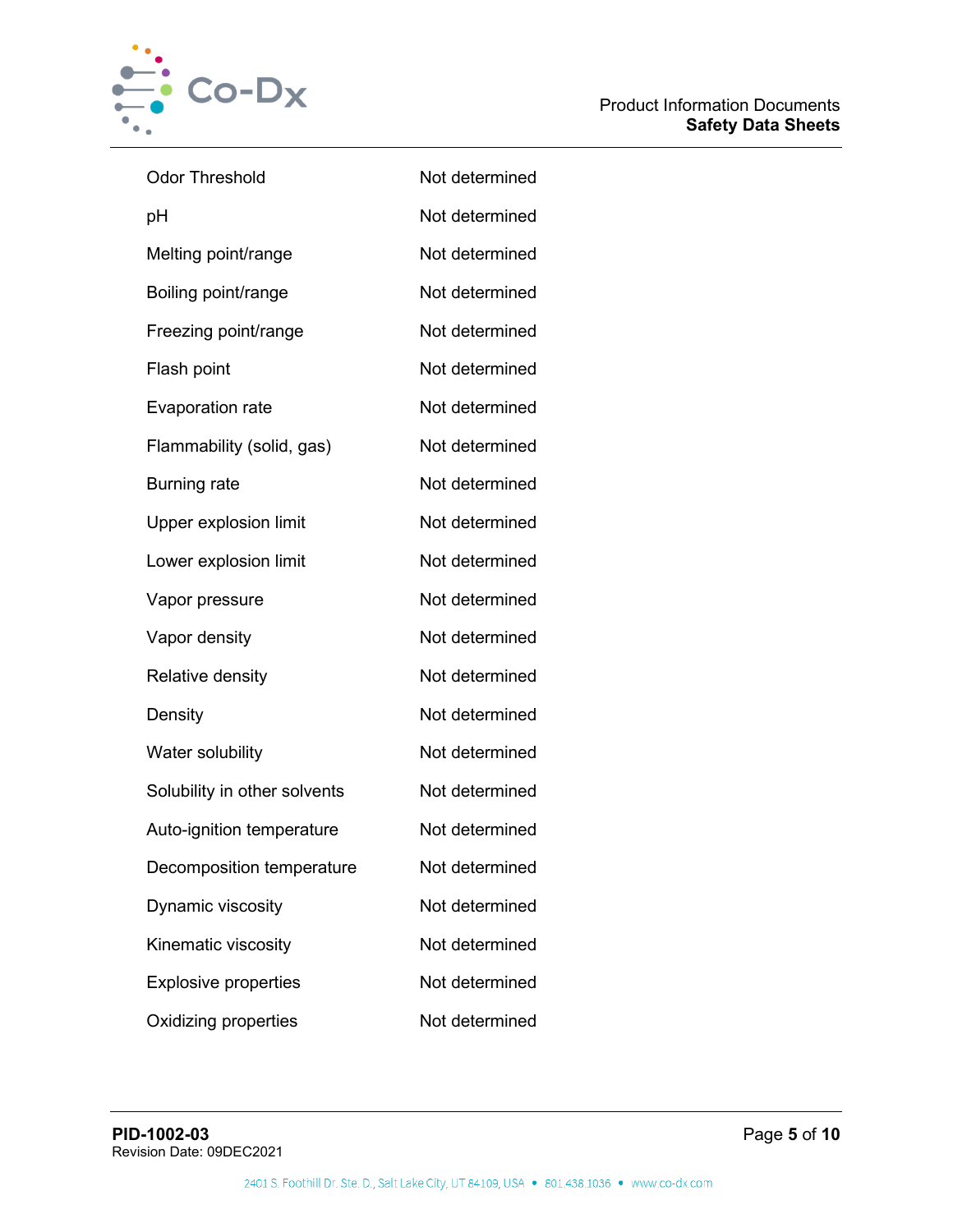

Partition coefficient: noctanol/water

Not determined

# **10 STABILITY AND REACTIVITY**

| Reactivity                                        | Not determined                              |
|---------------------------------------------------|---------------------------------------------|
| Chemical stability                                | Stable under recommended storage conditions |
| Possibility of hazardous reactions Not determined |                                             |
| Conditions to avoid                               | Not determined                              |
| Incompatible materials                            | Strong oxidizing agents                     |
| Hazardous decomposition<br>products               | Not determined                              |

# **11 TOXICOLOGICAL INFORMATION**

#### **Information on toxicological effects**

There is no evidence available indicating acute toxicity

| <b>Routes of Exposure</b> |                |
|---------------------------|----------------|
| If inhaled                | Not determined |

| In case of skin contact | No irritant effect |
|-------------------------|--------------------|
| In case of eye contact  | Irritating effect  |
| If swallowed            | Not determined     |

#### **Delayed, immediate, or chronic effects from short to long-term exposure** Not determined.

# **Carcinogenicity**

No component of this product present at levels greater than or equal to 0.1% is identified as probable, possible or confirmed human carcinogen.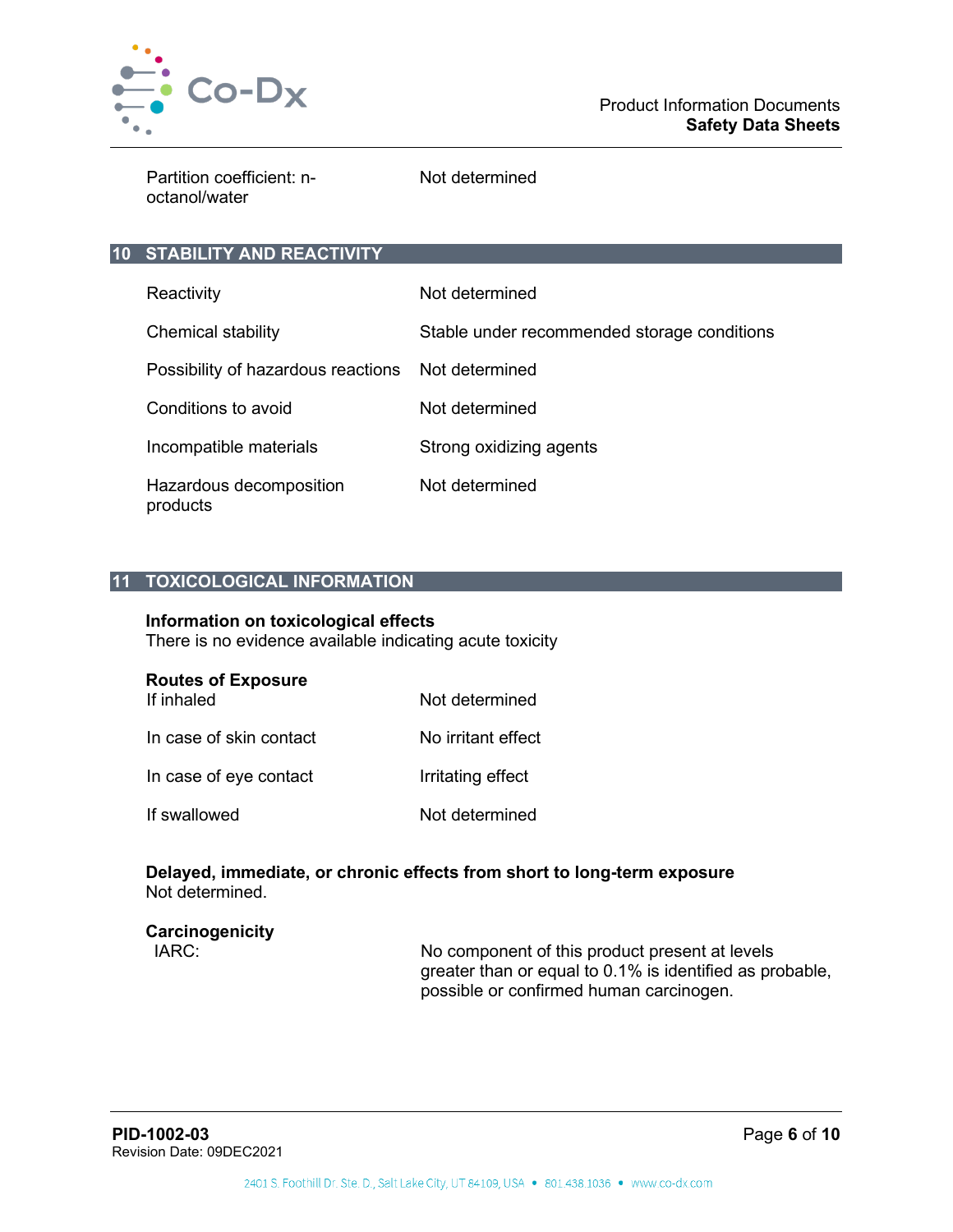

NTP: No component of this product present at levels greater than or equal to 0.1% is identified as carcinogen or potential carcinogen.

OSHA: No component of this product present at levels greater than or equal to 0.1% is identified as carcinogen or potential carcinogen.

# **12 ECOLOGICAL INFORMATION**

## **Toxicity**

Contains no substances known to be hazardous to the environment or not degradable in waste water treatment plants.

| Persistence and degradability         | No information available                                                                |
|---------------------------------------|-----------------------------------------------------------------------------------------|
| Bioaccumulative potential             | No information available                                                                |
| Results of PBT and vPvB<br>assessment | This mixture does not contain any substances that are<br>assessed to be a PBT or a vPvB |
| Other adverse effects                 | No information available                                                                |

# **13 DISPOSAL CONSIDERATIONS**

# **Waste treatment methods**

Appropriate method of disposal of substance or preparation: Disposal should be in accordance with applicable regional, nation and local laws and regulations. Refer to section 7: Handling and Storage and section 8: Exposure Control/Personal Protection for additional information.

# **14 TRANSPORT INFORMATION**

# **IATA / ADR / DOT-US / IMDG**

Not regulated in the meaning of transport regulations.

| UN number                  | Not Applicable |
|----------------------------|----------------|
| UN proper shipping name    | Not Applicable |
| Transport hazard class(es) | Not Applicable |
| Packing group number       | Not Applicable |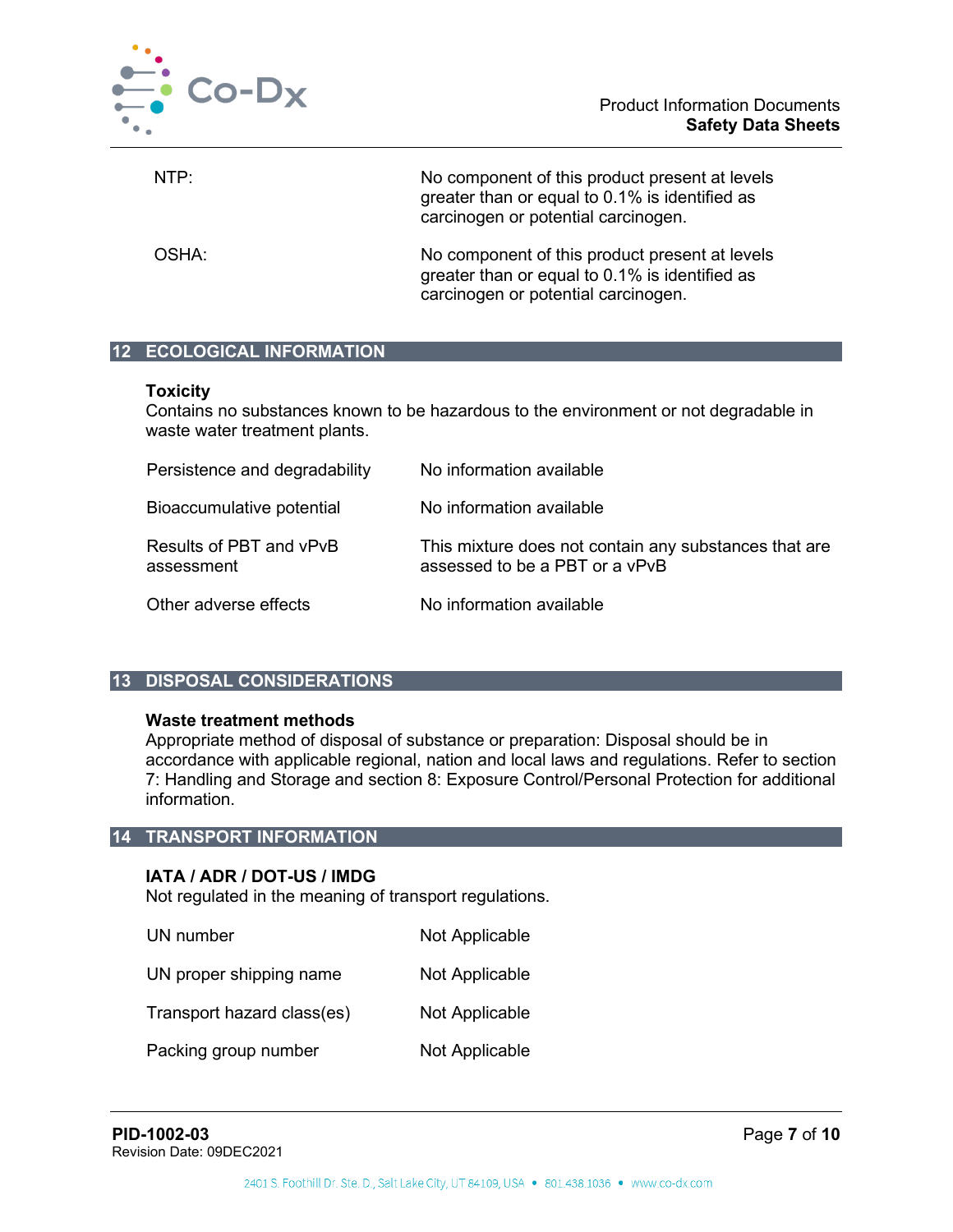

**Environmental hazards** Not Applicable

**Special precautions for user** Not Applicable

**Transport in bulk according to Annex II of MARPOL 73/78 and the IBC Code** Not Applicable

#### **15 REGULATORY INFORMATION**

| <b>US Federal Regulations</b><br><b>SARA</b>                                      | This product is not regulated by SARA                          |
|-----------------------------------------------------------------------------------|----------------------------------------------------------------|
| Clean Air Act, Section 112<br>Hazardous Air Pollutants (HAPSs)<br>(see 40 CFR 61) | This product does not contain HAPS                             |
| <b>TSCA</b>                                                                       | All ingredients are listed:                                    |
| <b>US State Regulations</b><br>California Proposition 65                          | This product does not contain any Proposition 65<br>chemicals. |

#### **WHMIS Hazard Class**

Non-controlled.

This product has been classified in accordance with the hazard criteria of the Controlled Products Regulations (CPR) and the SDS contains all the information required by the CPR.

# **16 OTHER INFORMATION**

The above information is believed to be correct based on our present knowledge and shall be used only as a guide. The information is applicable to the product with regard to appropriate safety precautions. This information does not guarantee the properties of the product and shall not establish a legally valid contractual relationship. Co-Diagnostics, Inc. shall not be held liable for any damage resulting from handling or from contact with the above product. See invoice or packing information for additional terms and conditions of sale.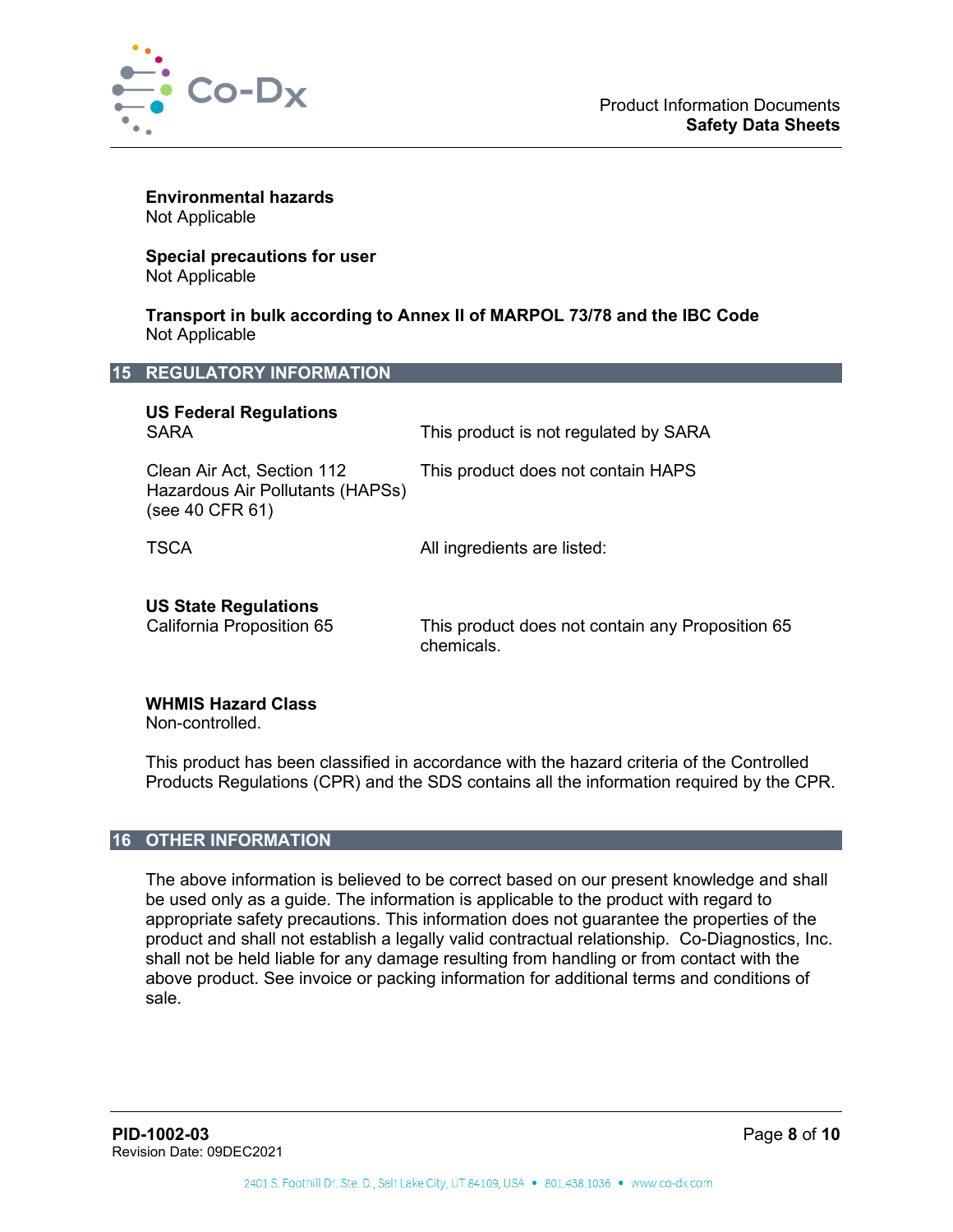

| <b>Abbreviations and acronyms</b><br><b>RID</b> | Regulations Concerning the International Transport of<br>Dangerous Goods by Rail       |
|-------------------------------------------------|----------------------------------------------------------------------------------------|
| <b>ADR</b>                                      | European Agreement concerning the International<br>Carriage of Dangerous Goods by Road |
| <b>IMDG</b>                                     | International Maritime Code for Dangerous Goods                                        |
| <b>DOT</b>                                      | US Department of Transportation                                                        |
| <b>IATA</b>                                     | International Air Transport Association                                                |
| <b>ACGIH</b>                                    | American Conference of Governmental Industrial<br><b>Hygienists</b>                    |
| <b>IARC</b>                                     | International Agency for Research on Cancer                                            |
| <b>NTP</b>                                      | National Toxicology Program                                                            |
| <b>EINECS</b>                                   | European Inventory of Existing Commercial Chemical<br><b>Substances</b>                |
| <b>ELINCS</b>                                   | European List of Notified Chemical Substances                                          |
| CAS                                             | Chemical Abstracts Service (division of the American<br><b>Chemical Society)</b>       |
| <b>NFPA</b>                                     | <b>National Fire Protection Association (USA)</b>                                      |
| <b>HMIS</b>                                     | Hazardous Materials Identification System (USA)                                        |
| <b>LC50</b>                                     | Lethal concentration, 50 percent                                                       |
| LD50                                            | Lethal dose, 50 percent                                                                |
| <b>PBT</b>                                      | Persistent, Bioaccumulative and Toxic                                                  |
| vPvB                                            | Very Persistent and very Bioaccumulative                                               |
| <b>NIOSH</b>                                    | National Institute for Occupational Safety                                             |
| <b>OSHA</b>                                     | Occupational Safety and Health Administration                                          |
| <b>TLV</b>                                      | Threshold limit value                                                                  |
| <b>PEL</b>                                      | Permissible exposure limit                                                             |